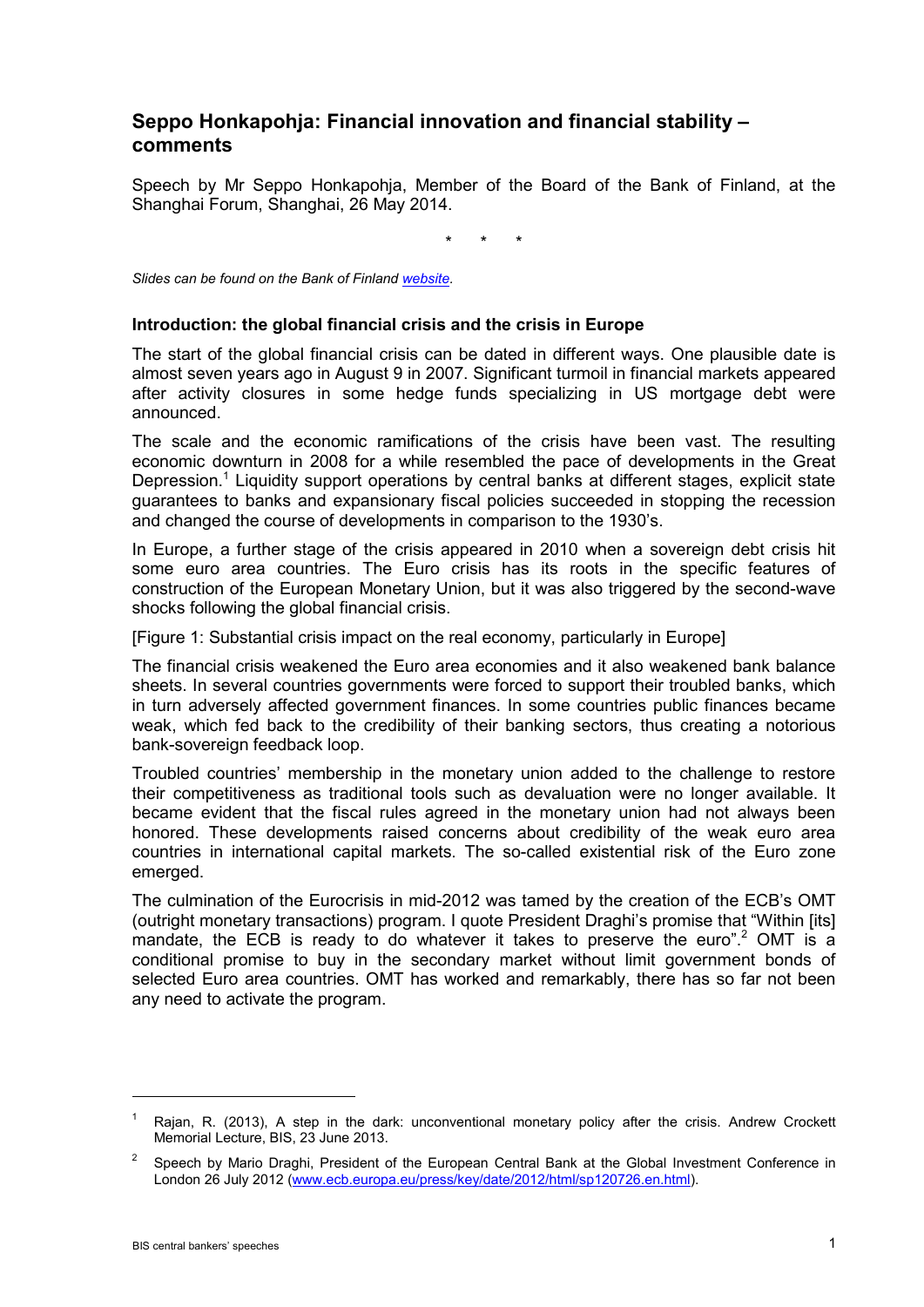## **Finance and growth**

Thinking with hindsight about the causes and possible early indicators of the financial crises, one thing seems clear. The financial sector, including banks, grew to a very large scale in many countries. Recent research suggests that when the financial sector grows rapidly into large proportions, the risk of a serious crisis is heightened.<sup>3</sup>

[Figure 2: Rapid growth in the EU banking sector pre-crisis]

Before the crisis, the consensus view from the finance and growth literature was that financial development not only follows economic growth but contributes to it. However, after the financial crisis, the darker side of the financial sector growth has received increasing attention.

The traditional benign view of finance and growth is that a growing financial sector improves overall economic growth opportunities by mobilizing resources to finance investment projects and by facilitating risk management. The key assumption is that a well-developed financial system helps allocate productive resources more efficiently, both by channeling funds to growth sectors and by pulling resources from declining ones.

Correspondingly, research has argued that low financial development could be a factor which reduces long-run growth and also increases growth volatility.<sup>4</sup> However, some recent research by Cecchetti and Kharroubi at the BIS suggests that while finance does contribute to economic growth, it does so only up to a point.<sup>5</sup>

[Figure 3: Finance and growth]

At the level of individual financial institutions, the growth of bank balance sheets was seen as reflecting increasing returns to scale and scope from combining a wide variety of financial services and providing them also cross-border to internationally active clients.

Technological development and financial innovation enabled the creation of totally new products. These were initially seen as filling gaps in the palette of risk management products and creating totally new segments of the financial markets.<sup>6</sup>

Today we know that many of the new exciting risk management products increase rather than reduce risk, when applied inappropriately. Moreover, the changing shape of financial intermediation and risk management made the whole financial system more vulnerable to common shocks.

In the crisis the ultimate risk stemmed largely from the US housing market, but it had been transferred also onto European banks' balance sheets.<sup>7</sup> This took place with the help of securitizations and the related new financial intermediaries, generally dubbed as the shadow banking sector. As a result, the number of counterparty relationships and the ensuing counterparty risks increased. The global financial network became highly interconnected and complex.

<sup>&</sup>lt;sup>3</sup> See e.g. Claessens, Kose, Laeven, and Valencia (2013), "Understanding Financial Crises: Causes, Consequences, and Policy Responses", CAMA Working Paper 05/2013.

<sup>4</sup> See e.g. Aghion, P., E. Farhi, E. Kharroubi (2012), "Monetary policy, liquidity, and growth", and the literate cited therein.

<sup>5</sup> Cecchetti and Kharroubi (2012), Reassessing the impact of finance on growth, BIS Working Paper 381.

<sup>6</sup> Rajan (2006) Has Finance Made the World Riskier? European Financial Management, Vol. 12, No. 4, 2006, 499–533. See also Bolton, P. (2013), The Good Banker.

<sup>&</sup>lt;sup>7</sup> Shin (2012): "Global Banking Glut and Loan Risk Premium", IMF Economic Review, 60.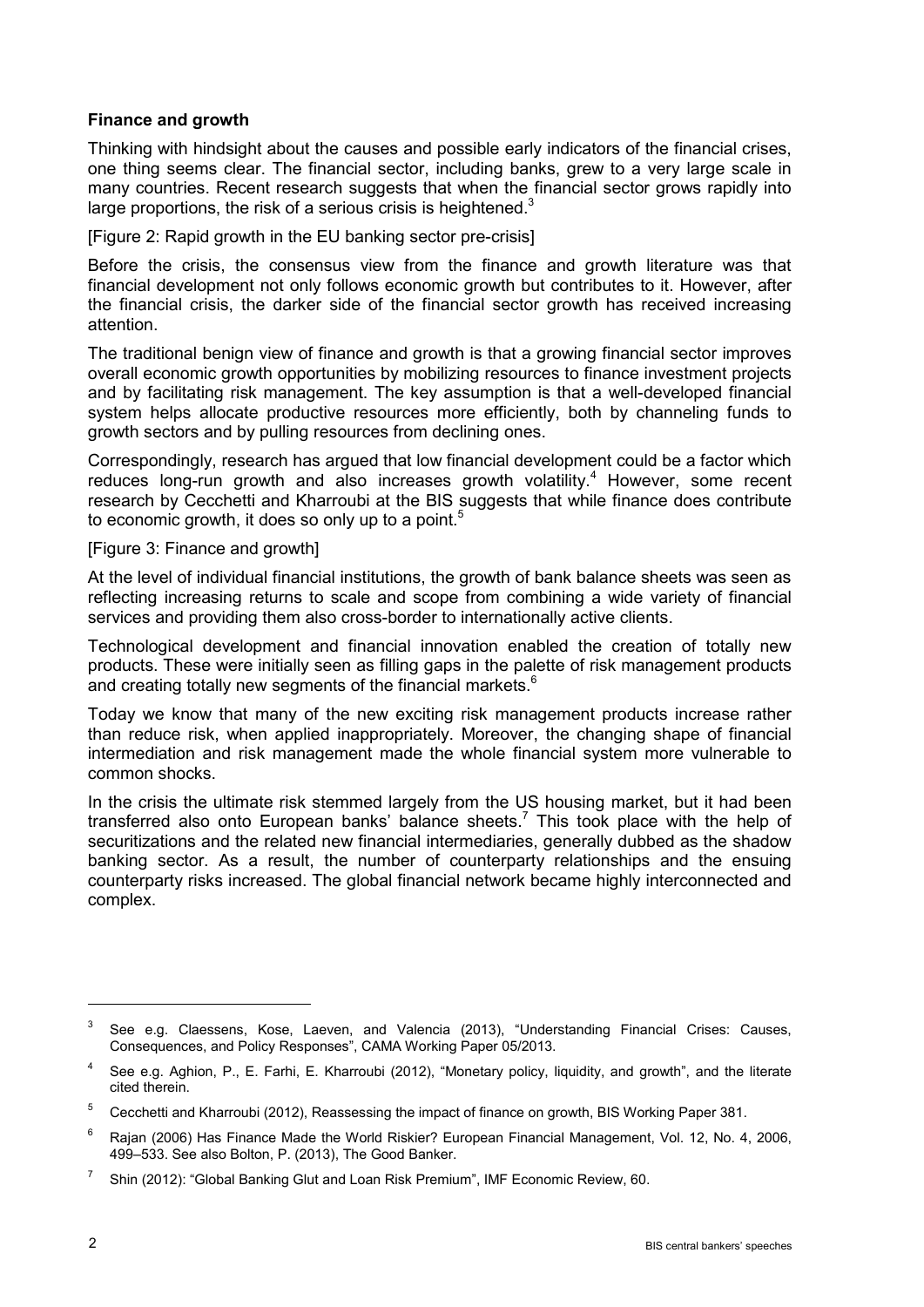Many of these developments prior to the crisis did not benefit the real economy in a sustainable manner. As suggestive evidence of this, economic recovery from the crisis has been slow.<sup>8</sup>

One important lesson from the crisis is the need to understand better the point where and why the expansion of the financial sector, or any of its particular business areas, turns excessive. Moreover, we need to ensure that financial innovations such as securitization are applied appropriately so that the benefits are realized.

#### **Reasons for excessive financial growth**

Why did the financial sector this time grow so much? And why was it especially hazardous? Certainly, there were global macroeconomic reasons behind the recent crisis developments, and problems with regulation and supervision in failing to see potentially dangerous market failures.

Global imbalances provided a fertile ground for the development of financial excesses, as capital inflows to the United States pushed long-term interest rates down.<sup>9</sup> Moreover, the monetary policy stance was accommodative in much of the early 2000's.

There may also have been a false sense of security resulting from the successful track record of monetary and macroeconomic policies, known as the period of Great Moderation. As a result, the markets placed their trust in central banks' ability to take care of liquidity if markets were to be hit by serious shocks.

These expectations may also have contributed to imprudent risk-taking which, once the crisis started unfolding, led to real losses. Banks' capital requirements and liquidity buffers had not kept pace with the growing risks as serious short-comings in risk measurement within the Basel framework became apparent once the crisis hit.

Theoretical models of the possibility of excessive financial growth range from banks' failure to internalize systemic risks from growth of bank leverage and ballooning balance sheets to rent-extraction in opaque OTC markets.<sup>10</sup> Research has also shown how financial innovation waves can raise the risk of endogenous crisis.<sup>11</sup> Moreover, as financial innovation caters to investors' desire for safe assets, systemic risk may follow if these new "safe" assets turn out to be highly risky, as happened in the last crisis.<sup>12</sup>

Cross-country evidence indicates that financial innovation does contribute to economic growth, especially in industries dependent on external finance. In the light of the recent crisis, such innovation also contributes to growth volatility, idiosyncratic bank risk and bank  $losses.<sup>13</sup>$ 

1

<sup>&</sup>lt;sup>8</sup> See e.g. Claessens, Kose and Terrones (2013), "The Recent Global Financial Crisis: How Similar? How Different? How Costly?", in S. Claessens et al., eds., *Financial Crises, Consequences, and Policy Responses*, forthcoming, IMF.

<sup>&</sup>lt;sup>9</sup> See e.g. Bernanke, B. S. (2005), "The Global Saving Glut and the U.S. Current Account Deficit", speech delivered at the Sandridge Lecture, Virginia Association of Economists, Richmond, Va., March 10.

<sup>&</sup>lt;sup>10</sup> Stein, J. (2012), Monetary Policy as Financial-Stability Regulation, Quarterly Journal of Economics, and Bolton, P., T. Santos, and J. Scheinkman (2012), "Cream skimming in financial markets", NBER Working Paper 16804, respectively.

<sup>11</sup> Biais, B., J-C. Rochet, P. Woolley, "Innovations, rents and risk".

<sup>&</sup>lt;sup>12</sup> Gennaioli, N., A. Shleifer, R.W. Vishny, 2012, "Neglected Risks, Financial Innovation and Financial Fragility" Journal of Financial Economics.

 $13$  Beck, T. et al. (2012), "Financial innovation: The bright and the dark sides".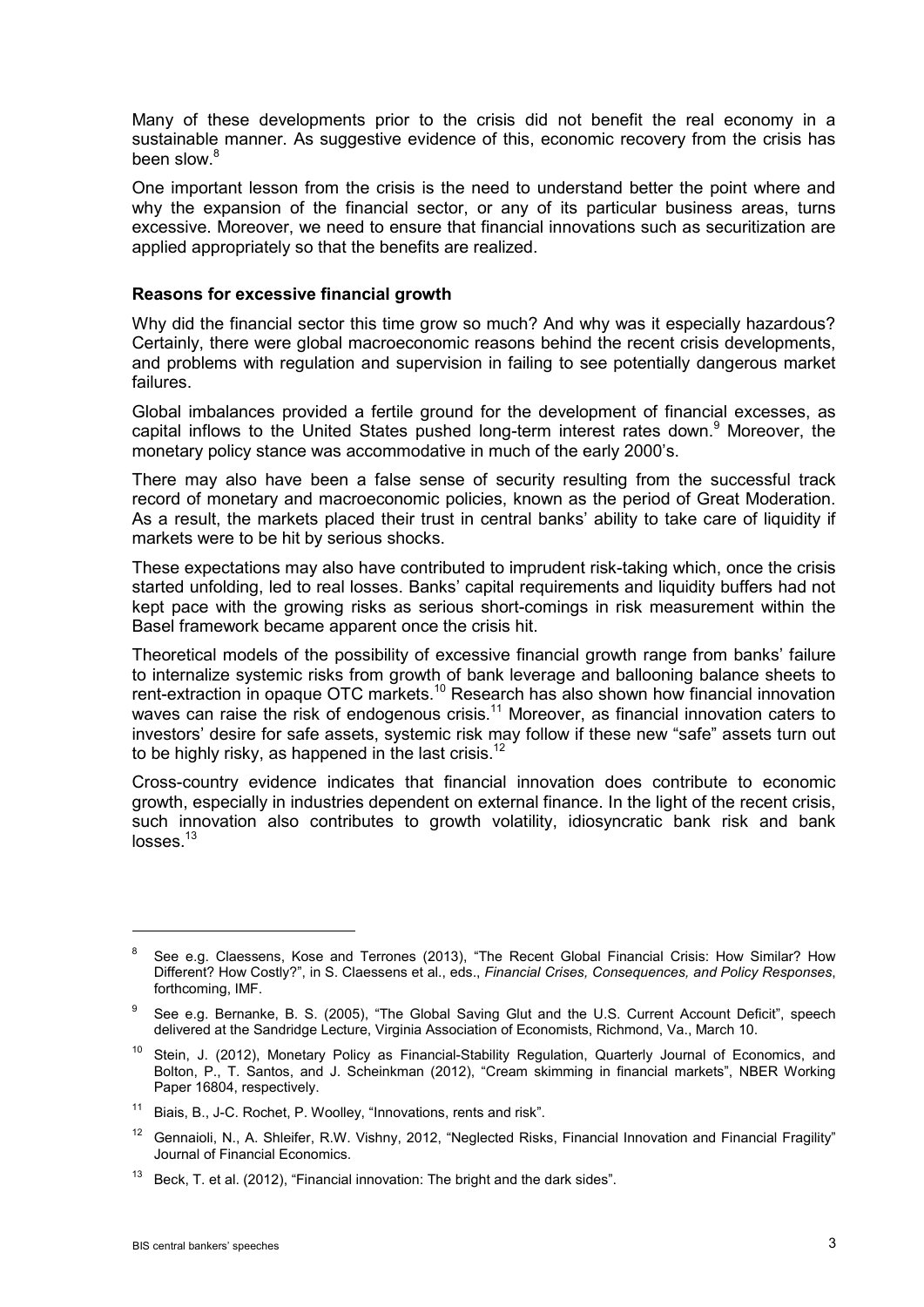Compensation schemes focusing on short-term performance became popular in the last decade and they were said to encourage risk-taking in new financial products which generated fee income.<sup>14</sup>

Market expectations of public support in the event of a large-scale crisis were an important reason for excessive financial growth concerns. For instance, the leading European banks are very large in an international comparison, especially in relation to the size of their home countries.

[Figure 4: Size of selected European banks]

Many large and complex financial institutions appear to have benefited from cheap funding, thanks to such too-big-to-fail expectations.15 Cheap funding which is insensitive to balance sheet risks may easily spur risk-taking, especially when banking competition gets tougher. Sheer ignorance by bank managements of the true risks may also have played a role.<sup>16</sup>

The too-big-to-fail phenomenon weakened market discipline and the opacity of large complex financial institutions contributed to this. The structure of banking sector has not been reformed in a way that accords with well-established market discipline.<sup>17</sup> The challenge is to implement regulatory reforms and policies that steer the financial sector and banks towards a size and structure that best support economic growth. At the same time financial stability should be maintained.

No one really knows the right size of the financial sector or banks. For instance, it has been pointed out that the scale and scope of the largest banks may simply be an efficient response by banks to the bundles of services demanded by the big, internationally active customers.<sup>18</sup> At least, attempt should be made to remove any perverse incentives which can lead to excessive growth of the sector and its risks. Eliminating the too-big-to-fail problem lies at the core of the solution.

## **Financial reforms after the crises**

A profound international regulatory reform agenda was endorsed by the G-20 in response to the global financial crisis. Many key parts of agenda, especially the Basel III framework, have been or are in the process of being implemented.

[Figure 5: The main building blocks of the European regulatory reform]

The EU has launched its own additional financial reform program, called the banking union, in response to the Euro crisis. The banking union entails a common banking supervision and a framework for bank resolution. The Single Supervisory Mechanism will be operated by the European Central Bank. The establishment of the Single Resolution Mechanism in the EU will facilitate the resolution of cross-border banks.

Importantly, the resolution framework gives the power to authorities to promptly implement a "bail-in" of bank debt holders when a bank goes into resolution. Banks will have to have a minimum of 8% of their liabilities eligible to bail-in. Bail-in means that debt holders will bear

<sup>14</sup> See e.g. Rajan, R.G. (2005), Has Financial Development Made the World Riskier?, Proceedings of the Jackson Hole Conference organized by the Kansas City Fed, 2005.

<sup>&</sup>lt;sup>15</sup> See e.g. Davies & Tracey (2014), "Too big to be efficient? The impact of implicit funding subsidies on scale economies in banking", Journal of Money, Credit and Banking (forthcoming).

 $16$  Rajan, R. (2013), A step in the dark: unconventional monetary policy after the crisis. Andrew Crockett Memorial Lecture, BIS, 23 June 2013.

<sup>&</sup>lt;sup>17</sup> Laeven and Levine (2007), "Is there a diversification discount in financial conglomerates?", Journal of Financial Economics 85(2).

<sup>&</sup>lt;sup>18</sup> See Bolton, P. (2013), The Good Banker.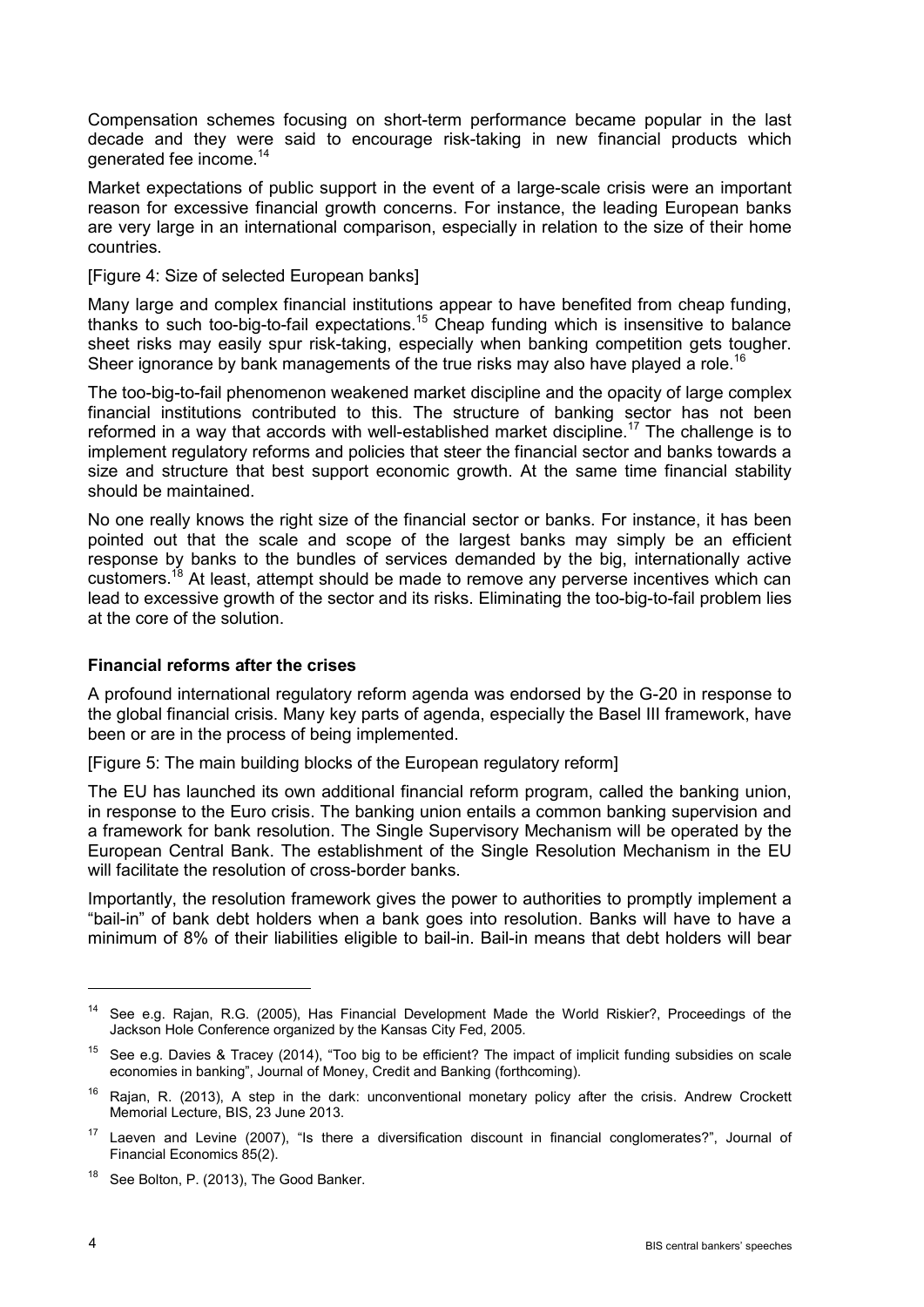losses without actual bankruptcy proceedings. Hence the potential to bail-in is a major improvement in banks' de facto solvency.

The key motivation for the banking union is to break the notorious bank-sovereign feedback loop, match the institutional structure (supervisor and resolution authority) with the geographic scope of the cross-border banks and pave way for further banking integration. True banking integration in Europe could also enhance financial stability in the EU by reversing the fragmentation of financial conditions in the aftermath of the crisis, which is apparently hampering Europe's current economic recovery.

The banking union project also includes a third element; the prospect of creating a common deposit insurance system. However, the national systems currently vary a great deal, so that the first priority ought to be harmonization of the national systems of deposit insurance. The European Commission has made proposals in this direction.

There are also a number of other regulatory initiatives in addition to the banking union. Some initiatives focus on increased transparency in the financial markets. For example, accounting standards and disclosure practices are reviewed, and banks are urged to improve risk management and corporate governance practices. Other initiatives include supervision and regulation of derivatives markets and the shadow banking system are revised, including moves to central counterparties which will help address the contagion risks embedded in long counterparty chains in the OTC markets.

[Figure 6: Additional regulatory initiatives]

An obvious question is, whether the increased regulation of banking will lead to the growth of the less regulated shadow banking sector? Would systemic risks also migrate from banking to shadow banking as a result of the new banking regulation? There are responses to this concern that aim to increase transparency and oversight of shadow banking. Some researchers have also suggested that regulatory margin requirements, an equivalent of banks' capital requirements, could be considered for shadow banking institutions.<sup>19</sup> This would reduce the risk of fire sales and the resulting loss spirals which were experienced during the global financial crisis both in banks and shadow banks. It is also crucial to make sure that banks' exposures to shadow banks are met with sufficient capital requirements. Furthermore, the European Commission has proposed structural regulation of universal banks, which would impose direct restrictions on banks' exposure to hedge funds. The Volcker rule implies similar restrictions in the US.

Macro-prudential analysis and tools are another area of regulation. They are being developed mainly on the national basis, but also in accordance with Basel III and the capital requirement directive (its application in Europe) for the purpose of setting counter-cyclical capital buffers. Moreover, the European Systemic Risk Board has published guidelines on the implementation of macro-prudential tools across the EU member states. This is a highly important but challenging area of work where we are most likely to see a lot more research and new developments in the future. The challenge is to find indicators which are able to warn of looming vulnerabilities sufficiently early. Potential candidates are at least market prices, credit-to-GDP ratios, and changes in banking sector liabilities.<sup>20</sup>

Finally, in accordance with the structural regulation of banks already agreed in the US and the UK, the European Commission has proposed a ban on proprietary trading for the largest banks and an option for subsidiarisation of other trading activities, to be placed in a separate legal entity within a banking group. The motivation for the structural regulation is to

<sup>19</sup> Hanson, S.G., A.K. Kashyap, J.C. Stein (2010), A Macroprudential Approach to Financial Regulation, Journal of Economic Perspectives 25:1, pp. 3–28.

<sup>&</sup>lt;sup>20</sup> Shin, H.S. (2014), Procyclicality and the Search for Early Warning Indicators, in Claessens et al. (eds.) Financial Crises, Consequences, and Policy Responses, IMF.